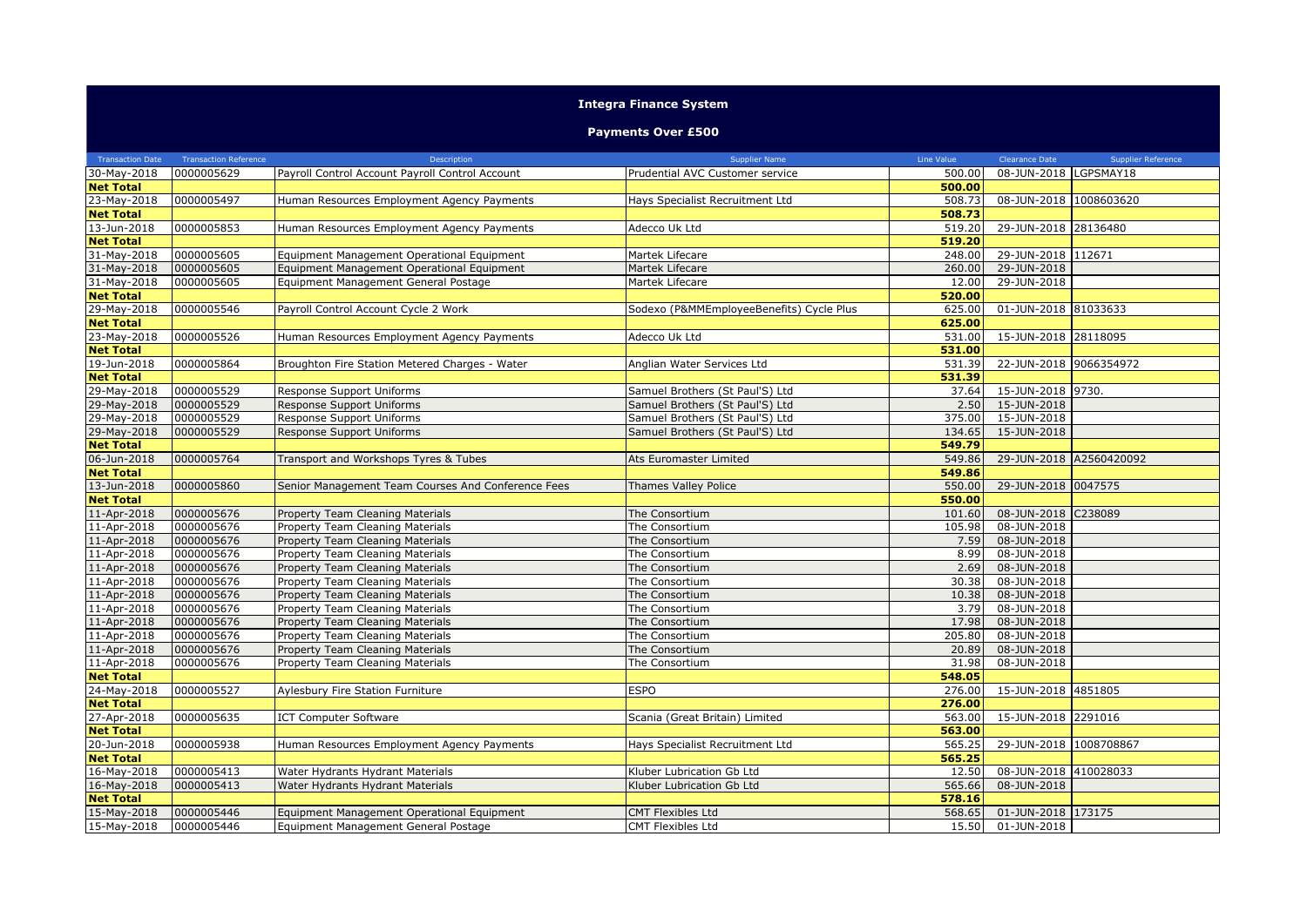| <b>Net Total</b> |            |                                                            |                                 | 584.15 |                        |                                |
|------------------|------------|------------------------------------------------------------|---------------------------------|--------|------------------------|--------------------------------|
| 14-May-2018      | 0000005351 | Broughton Fire Station Plan Preventative Maintenance       | Landmark Lifts Ltd              | 97.97  | 08-JUN-2018 50833      |                                |
| 14-May-2018      | 0000005351 | Admin Buildings - HQ Plan Preventative Maintenance         | Landmark Lifts Ltd              | 97.97  | 08-JUN-2018            |                                |
| 14-May-2018      | 0000005351 | Admin Buildings - Marlow Plan Preventative Maintenance     | Landmark Lifts Ltd              | 97.97  | 08-JUN-2018            |                                |
| 14-May-2018      | 0000005351 | Chesham Fire Station Plan Preventative Maintenance         | Landmark Lifts Ltd              | 97.97  | 08-JUN-2018            |                                |
| <b>Net Total</b> |            |                                                            |                                 | 391.88 |                        |                                |
| 08-Jun-2018      | 0000005858 | Gerrards Cross Fire Station Metered Charges - Water        | Affinity Water                  | 588.83 |                        | 22-JUN-2018 1115032-3-08062018 |
| <b>Net Total</b> |            |                                                            |                                 | 588.83 |                        |                                |
| 28-May-2018      | 0000006016 | Equipment Management Operational Equipment                 | <b>BOC Ltd</b>                  | 601.00 | 28-JUN-2018 3047304991 |                                |
| <b>Net Total</b> |            |                                                            |                                 | 601.00 |                        |                                |
| 25-May-2018      | 0000005516 | Capital Purchase                                           | XMA Ltd                         | 604.50 | 08-JUN-2018 CS27209    |                                |
| <b>Net Total</b> |            |                                                            |                                 | 604.50 |                        |                                |
| 24-Apr-2018      | 0000005855 | Equipment Management Operational Equipment                 | <b>Specialised Canvas</b>       | 555.00 | 22-JUN-2018 1093252    |                                |
| 24-Apr-2018      | 0000005855 | Equipment Management General Postage                       | Specialised Canvas              | 82.23  | 22-JUN-2018            |                                |
| <b>Net Total</b> |            |                                                            |                                 | 637.23 |                        |                                |
| 06-Jun-2018      | 0000005686 | Human Resources Employment Agency Payments                 | Hays Specialist Recruitment Ltd | 689.61 | 15-JUN-2018 1008663208 |                                |
| <b>Net Total</b> |            |                                                            |                                 | 689.61 |                        |                                |
| 27-Jun-2018      | 0000005998 | Human Resources Employment Agency Payments                 | Hays Specialist Recruitment Ltd | 689.61 | 29-JUN-2018 1008732241 |                                |
| <b>Net Total</b> |            |                                                            |                                 | 689.61 |                        |                                |
| 06-Jun-2018      | 0000005765 | Human Resources Employment Agency Payments                 | Adecco Uk Ltd                   | 696.20 | 15-JUN-2018 28130324   |                                |
| <b>Net Total</b> |            |                                                            |                                 | 696.20 |                        |                                |
| 08-May-2018      | 0000005988 | ICT Courses And Conference Fees                            | Interact Intranet Solutions     | 700.00 | 29-JUN-2018 9716054    |                                |
| <b>Net Total</b> |            |                                                            |                                 | 700.00 |                        |                                |
| 13-Jun-2018      | 0000005844 | Human Resources Employment Agency Payments                 | Hays Specialist Recruitment Ltd | 700.92 | 29-JUN-2018 1008683882 |                                |
| <b>Net Total</b> |            |                                                            |                                 | 700.92 |                        |                                |
| 28-May-2018      | 0000006015 | Equipment Management Operational Equipment                 | <b>BOC Ltd</b>                  | 701.80 | 28-JUN-2018 3047275322 |                                |
| <b>Net Total</b> |            |                                                            |                                 | 701.80 |                        |                                |
| 22-May-2018      | 0000005440 | Equipment Management Protective Clothing                   | MSA (BRITAIN) LTD               | 512.52 | 15-JUN-2018 99659619   |                                |
| 22-May-2018      | 0000005440 | Equipment Management Protective Clothing                   | MSA (BRITAIN) LTD               | 190.50 | 15-JUN-2018            |                                |
| <b>Net Total</b> |            |                                                            |                                 | 703.02 |                        |                                |
| 30-May-2018      | 0000005570 | Human Resources Employment Agency Payments                 | Hays Specialist Recruitment Ltd | 723.52 | 15-JUN-2018 1008643237 |                                |
| <b>Net Total</b> |            |                                                            |                                 | 723.52 |                        |                                |
| 07-Jun-2018      | 0000005719 | Equipment Management Operational Equipment                 | Speedings Limited               | 720.00 | 22-JUN-2018 51217      |                                |
| 07-Jun-2018      | 0000005719 | Equipment Management General Postage                       | Speedings Limited               | 30.00  | 22-JUN-2018            |                                |
| <b>Net Total</b> |            |                                                            |                                 | 750.00 |                        |                                |
| 12-Jun-2018      | 0000005803 | Transport and Workshops Spares for Red Fleet               | Truckeast Ltd                   | 754.17 | 29-JUN-2018 15080370   |                                |
| <b>Net Total</b> |            |                                                            |                                 | 754.17 |                        |                                |
| 31-May-2018      | 0000005733 | Chesham Fire Station Plan Preventative Maintenance         | P French                        | 25.00  | 22-JUN-2018 02359      |                                |
| 31-May-2018      | 0000005733 | Newport Pagnell Fire Station Plan Preventative Maintenance | P French                        | 30.00  | 22-JUN-2018            |                                |
| 31-May-2018      | 0000005733 | Gerrards Cross Fire Station Plan Preventative Maintenance  | P French                        | 23.00  | 22-JUN-2018            |                                |
| 31-May-2018      | 0000005733 | Great Missenden Fire Station Plan Preventative Maintenance | P French                        | 23.00  | 22-JUN-2018            |                                |
| 31-May-2018      | 0000005733 | Buckingham Fire Station Plan Preventative Maintenance      | P French                        | 25.00  | 22-JUN-2018            |                                |
| 31-May-2018      | 0000005733 | MK West Fire Station Plan Preventative Maintenance         | P French                        | 85.00  | 22-JUN-2018            |                                |
| 31-May-2018      | 0000005733 | MK West Fire Station Plan Preventative Maintenance         | P French                        | 80.00  | 22-JUN-2018            |                                |
| 31-May-2018      | 0000005733 | Stokenchurch Fire Station Plan Preventative Maintenance    | P French                        | 20.00  | 22-JUN-2018            |                                |
| 31-May-2018      | 0000005733 | Waddesdon Fire Station Plan Preventative Maintenance       | P French                        | 15.00  | 22-JUN-2018            |                                |
| 31-May-2018      | 0000005733 | Amersham Fire Station Plan Preventative Maintenance        | P French                        | 23.00  | 22-JUN-2018            |                                |
| 31-May-2018      | 0000005733 | Brill Fire Station Plan Preventative Maintenance           | P French                        | 15.00  | 22-JUN-2018            |                                |
| 31-May-2018      | 0000005733 | Admin Buildings - HQ Plan Preventative Maintenance         | P French                        | 80.00  | 22-JUN-2018            |                                |
| 31-May-2018      | 0000005733 | Beaconsfield Fire Station Plan Preventative Maintenance    | P French                        | 35.00  | 22-JUN-2018            |                                |
| 31-May-2018      | 0000005733 | Haddenham Fire Station Plan Preventative Maintenance       | P French                        | 52.00  | 22-JUN-2018            |                                |
| 31-May-2018      | 0000005733 | Marlow Fire Station Plan Preventative Maintenance          | P French                        | 52.00  | 22-JUN-2018            |                                |
| 31-May-2018      | 0000005733 | Princes Risborough Station Plan Preventative Maintenance   | P French                        | 20.00  | 22-JUN-2018            |                                |
| 31-May-2018      | 0000005733 | Broughton Fire Station Plan Preventative Maintenance       | P French                        | 52.00  | 22-JUN-2018            |                                |
| 31-May-2018      | 0000005733 | Winslow Fire Station Plan Preventative Maintenance         | P French                        | 20.00  | 22-JUN-2018            |                                |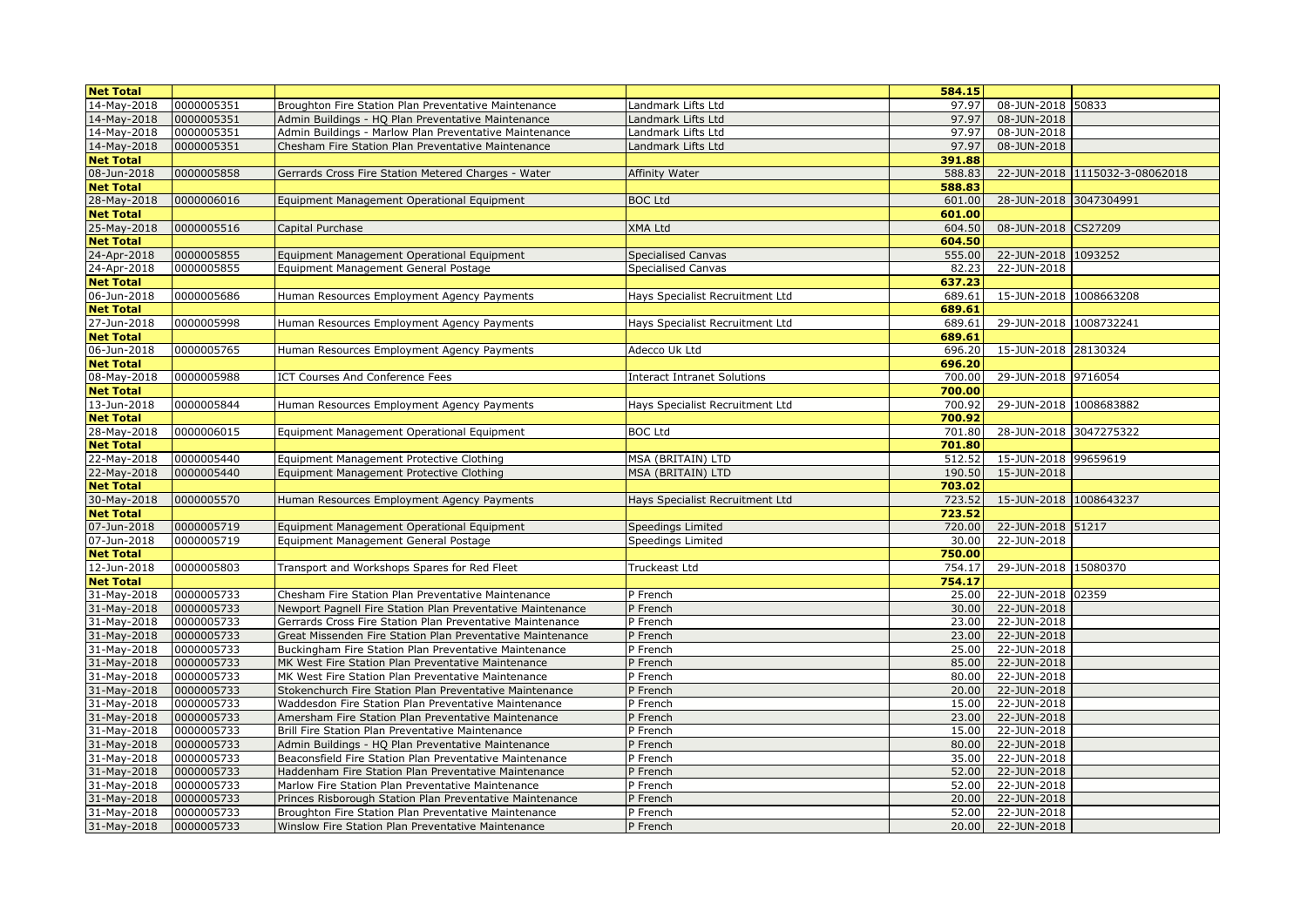| 31-May-2018      | 0000005733 | High Wycombe Fire Station Plan Preventative Maintenance | P French                                 |          | 80.00 22-JUN-2018             |
|------------------|------------|---------------------------------------------------------|------------------------------------------|----------|-------------------------------|
| 31-May-2018      | 0000005733 | Admin Buildings - Unit 7 Plan Preventative Maintenance  | P French                                 | 25.00    | 22-JUN-2018                   |
| 31-May-2018      | 0000005733 | Olney Fire Station Plan Preventative Maintenance        | P French                                 | 20.00    | 22-JUN-2018                   |
| <b>Net Total</b> |            |                                                         |                                          | 800.00   |                               |
| 17-Apr-2018      | 0000005755 | Equipment Management Operational Equipment              | Heightec                                 | 828.75   | 22-JUN-2018 62112             |
| <b>Net Total</b> |            |                                                         |                                          | 828.75   |                               |
| 12-Jun-2018      | 0000005768 | Payroll Control Account Cycle 2 Work                    | Sodexo (P&MMEmployeeBenefits) Cycle Plus | 1,000.00 | 15-JUN-2018 81033750          |
| <b>Net Total</b> |            |                                                         |                                          | 1,000.00 |                               |
| 23-May-2018      | 0000005496 | Human Resources Employment Agency Payments              | Hays Specialist Recruitment Ltd          | 836.58   | 01-JUN-2018 1008622646        |
| <b>Net Total</b> |            |                                                         |                                          | 836.58   |                               |
| 31-May-2018      | 0000005583 | Comms and Consultation Furniture                        | Manton Office Solutions                  | 854.56   | 15-JUN-2018 104623            |
| <b>Net Total</b> |            |                                                         |                                          | 854.56   |                               |
| 30-May-2018      | 0000005603 | Human Resources Employment Agency Payments              | Adecco Uk Ltd                            | 873.20   | 15-JUN-2018 28124194          |
| <b>Net Total</b> |            |                                                         |                                          | 873.20   |                               |
| 20-Jun-2018      | 0000005973 | Human Resources Employment Agency Payments              | Adecco Uk Ltd                            | 873.20   | 29-JUN-2018 28142042          |
| <b>Net Total</b> |            |                                                         |                                          | 873.20   |                               |
| 15-May-2018      | 0000005434 | Broughton Fire Station Plan Preventative Maintenance    | USS CATERING & BAKERY EOUIPMENT LTD      | 146.45   | 08-JUN-2018 64969             |
| 15-May-2018      | 0000005434 | MK West Fire Station Plan Preventative Maintenance      | USS CATERING &BAKERY EQUIPMENT LTD       | 146.45   | 08-JUN-2018                   |
| 15-May-2018      | 0000005434 | Beaconsfield Fire Station Plan Preventative Maintenance | USS CATERING &BAKERY EQUIPMENT LTD       | 146.45   | 08-JUN-2018                   |
| 15-May-2018      | 0000005434 | Aylesbury Fire Station Plan Preventative Maintenance    | USS CATERING &BAKERY EQUIPMENT LTD       | 146.45   | 08-JUN-2018                   |
| 15-May-2018      | 0000005434 | High Wycombe Fire Station Plan Preventative Maintenance | USS CATERING & BAKERY EQUIPMENT LTD      | 146.45   | 08-JUN-2018                   |
| <b>Net Total</b> |            |                                                         |                                          | 732.25   |                               |
| 09-Jun-2018      | 0000005760 | Property Team General Repairs & Maintenance             | <b>Tencer Limited</b>                    | 886.27   | 15-JUN-2018 107951            |
| <b>Net Total</b> |            |                                                         |                                          | 886.27   |                               |
| 01-Jun-2018      | 0000005647 | Property Team Legal Expenses                            | Bevan Britten                            | 900.00   | 15-JUN-2018 89645.6IC         |
| <b>Net Total</b> |            |                                                         |                                          | 900.00   |                               |
| 22-Feb-2018      | 0000005735 | <b>ICT Photocopier Lease Costs</b>                      | Konica Minolta                           | 924.00   | 29-JUN-2018 1136103274        |
| <b>Net Total</b> |            |                                                         |                                          | 924.00   |                               |
| 10-May-2018      | 0000005824 | Marlow Fire Station Electricity                         | Scottish Power                           | 934.81   | 15-JUN-2018 105568372         |
| <b>Net Total</b> |            |                                                         |                                          | 934.81   |                               |
| 18-May-2018      | 0000005504 | <b>Equipment Management Uniforms</b>                    | Big Uk Finance                           | 947.50   | 08-JUN-2018 1233288           |
| <b>Net Total</b> |            |                                                         |                                          | 947.50   |                               |
| 23-May-2018      | 0000005479 | Staff Development Staff Training Fees                   | Vale Financial Training                  | 957.29   | 08-JUN-2018 2189              |
| 23-May-2018      | 0000005479 | Staff Development Staff Training Fees                   | Vale Financial Training                  | 100.00   | 08-JUN-2018                   |
| <b>Net Total</b> |            |                                                         |                                          | 1,057.29 |                               |
| 07-Jun-2018      | 0000005826 | Marlow Fire Station Electricity                         | <b>Scottish Power</b>                    | 959.20   | 22-JUN-2018 105602694         |
| <b>Net Total</b> |            |                                                         |                                          | 959.20   |                               |
| 24-May-2018      | 0000005545 | Health and Safety Contracted Maintenance                | Pull Test Solutions Ltd                  | 483.60   | 08-JUN-2018 89                |
| 24-May-2018      | 0000005545 | Health and Safety Contracted Maintenance                | Pull Test Solutions Ltd                  | 486.00   | 08-JUN-2018                   |
| <b>Net Total</b> |            |                                                         |                                          | 969.60   |                               |
| 19-Apr-2018      | 0000005951 | Senior Management Team Consultancy Fees                 | Gresham (Sms) Ltd                        | 52.20    | 29-JUN-2018 SMS1804           |
| 19-Apr-2018      | 0000005951 | Senior Management Team Consultancy Fees                 | Gresham (Sms) Ltd                        | 1,000.00 | 29-JUN-2018                   |
| <b>Net Total</b> |            |                                                         |                                          | 1,052.20 |                               |
| 19-Apr-2018      | 0000005952 | Senior Management Team Consultancy Fees                 | Gresham (Sms) Ltd                        | 1,000.00 | 29-JUN-2018 SMS1805           |
| 19-Apr-2018      | 0000005952 | Senior Management Team Consultancy Fees                 | Gresham (Sms) Ltd                        | 58.10    | 29-JUN-2018                   |
| <b>Net Total</b> |            |                                                         |                                          | 1,058.10 |                               |
| 13-Apr-2018      | 0000005673 | Equipment Management Operational Equipment              | Weber Rescue Uk Ltd                      | 1,029.50 | 08-JUN-2018 19-R1027          |
| <b>Net Total</b> |            |                                                         |                                          | 1,029.50 |                               |
| 15-May-2018      | 0000005423 | Operational Training Contracted Maintenance             | KTF Fire Training GmbH                   | 1,035.86 | 08-JUN-2018 180.00001556      |
| <b>Net Total</b> |            |                                                         |                                          | 1,035.86 |                               |
| 26-Apr-2018      | 0000005146 | <b>ICT Photocopier Lease Costs</b>                      | Konica Minolta                           | 1,041.49 | 08-JUN-2018 1137312021        |
| <b>Net Total</b> |            |                                                         |                                          | 1,041.49 |                               |
| 23-Mar-2018      | 0000005814 | Admin Buildings - HQ Plan Preventative Maintenance      | <b>Tencer Limited</b>                    | 1,047.50 | 22-JUN-2018 106469            |
| <b>Net Total</b> |            |                                                         |                                          | 1,047.50 |                               |
| 29-Jan-2018      | 0000005646 | Property Team Legal Expenses                            | Bevan Britten                            |          | 1,077.50 15-JUN-2018 10009515 |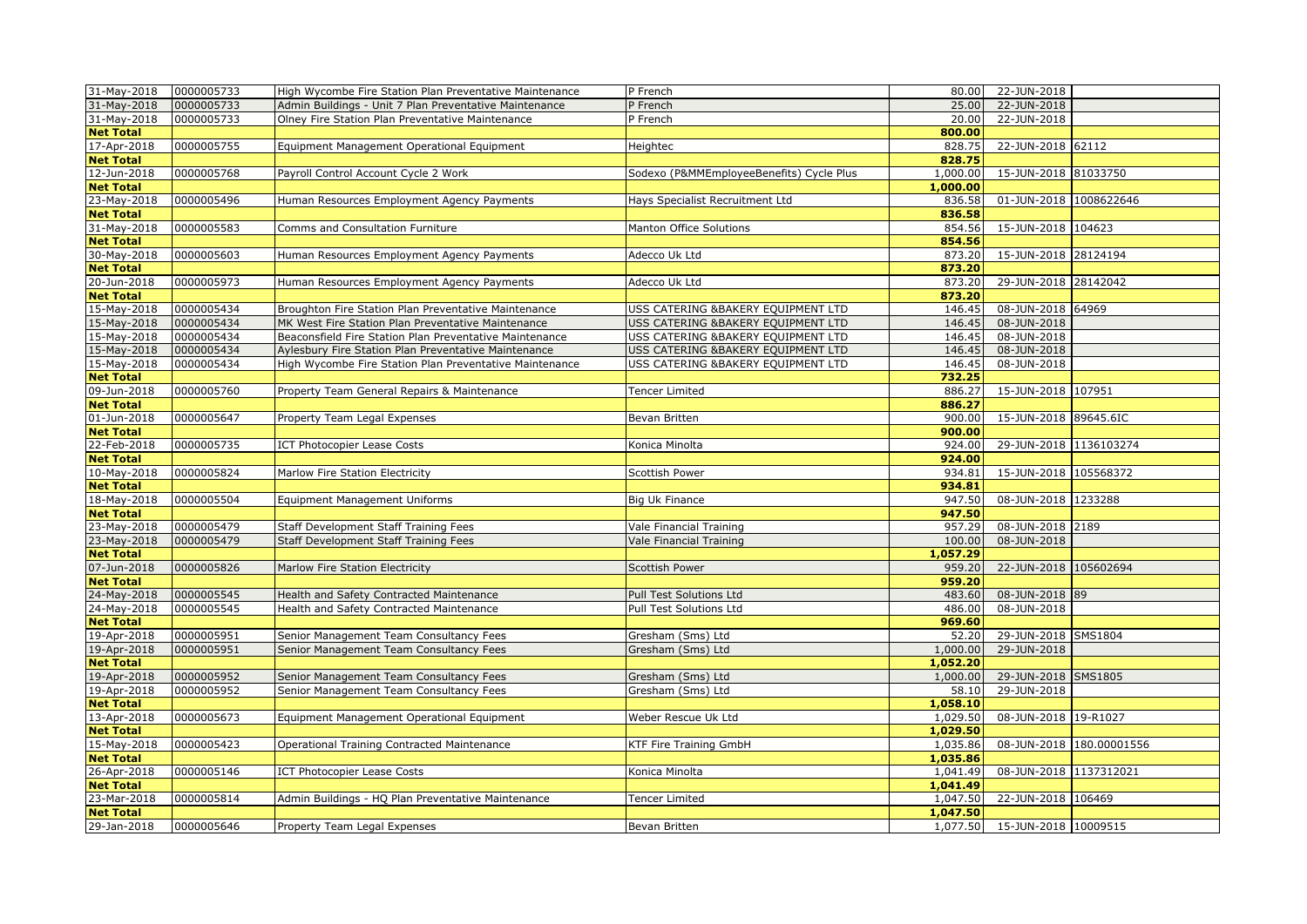| 29-Jan-2018      | 0000005646 | Property Team Legal Expenses                         | Bevan Britten                         | 21.00    | 15-JUN-2018               |                             |
|------------------|------------|------------------------------------------------------|---------------------------------------|----------|---------------------------|-----------------------------|
| <b>Net Total</b> |            |                                                      |                                       | 1,098.50 |                           |                             |
| 17-May-2018      | 0000005492 | Transport and Workshops Spares for Red Fleet         | Rosenbauer Uk Plc                     | 1,078.16 | 08-JUN-2018 9551          |                             |
| <b>Net Total</b> |            |                                                      |                                       | 1,078.16 |                           |                             |
| 18-May-2018      | 0000005397 | Senior Management Team Courses And Conference Fees   | Local Government Association          | 545.00   | 01-JUN-2018 40158685      |                             |
| 18-May-2018      | 0000005397 | Members Allowances Courses And Conference Fees       | Local Government Association          | 545.00   | $\overline{01}$ -JUN-2018 |                             |
| <b>Net Total</b> |            |                                                      |                                       | 1,090.00 |                           |                             |
| 08-Jun-2018      | 0000005769 | <b>ICT Computer Hardware</b>                         | Kiwi Data Solutions                   | 1,100.00 | 22-JUN-2018 83            |                             |
| <b>Net Total</b> |            |                                                      |                                       | 1,100.00 |                           |                             |
| 30-Apr-2018      | 0000005500 | <b>Employee Relations Medical Examinations</b>       | M.K. Occupational Health              | 1,125.00 | 01-JUN-2018 90312         |                             |
| <b>Net Total</b> |            |                                                      |                                       | 1,125.00 |                           |                             |
| 16-May-2018      | 0000005865 | Transport and Workshops Vehicle Installation         | Quartix                               | 1,137.60 | 22-JUN-2018 358168        |                             |
| <b>Net Total</b> |            |                                                      |                                       | 1,137.60 |                           |                             |
| 16-May-2018      | 0000005380 | Capital Purchase                                     | XMA Ltd                               | 1,148.50 | 01-JUN-2018 CR49429       |                             |
| <b>Net Total</b> |            |                                                      |                                       | 1,148.50 |                           |                             |
| 31-Mar-2018      | 0000005971 | Staff Development Staff Training Fees                | Astutis Ltd                           | 135.90   | 29-JUN-2018 0000022845    |                             |
| 31-Mar-2018      | 0000005971 | <b>Staff Development Staff Training Fees</b>         | Astutis Ltd                           | 800.00   | 29-JUN-2018               |                             |
| 31-Mar-2018      | 0000005971 | Staff Development Staff Training Fees                | Astutis Ltd                           | 240.00   | 29-JUN-2018               |                             |
| <b>Net Total</b> |            |                                                      |                                       | 1,175.90 |                           |                             |
| 02-Jun-2018      | 0000005633 | <b>Equipment Management Uniforms</b>                 | MWUK T/A Dimensions                   | 182.80   |                           | 15-JUN-2018 OLSINV/04990712 |
| 02-Jun-2018      | 0000005633 | <b>Equipment Management Uniforms</b>                 | MWUK T/A Dimensions                   | 601.00   | 15-JUN-2018               |                             |
| 02-Jun-2018      | 0000005633 | <b>Equipment Management Uniforms</b>                 | <b>MWUK T/A Dimensions</b>            | 274.20   | 15-JUN-2018               |                             |
| 02-Jun-2018      | 0000005633 | <b>Equipment Management Uniforms</b>                 | MWUK T/A Dimensions                   | 91.40    | 15-JUN-2018               |                             |
| <b>Net Total</b> |            |                                                      |                                       | 1,149.40 |                           |                             |
| 24-May-2018      | 0000005303 | Admin Buildings - Aerial Sites Consultancy Fees      | <b>Total Design Centre Ltd</b>        | 1,250.00 | 01-JUN-2018 170035/1      |                             |
| <b>Net Total</b> |            |                                                      |                                       | 1,250.00 |                           |                             |
| 04-Jun-2018      | 0000005584 | <b>ICT Computer Hardware</b>                         | XMA Ltd                               | 1,268.42 | 15-JUN-2018 CS84919       |                             |
| <b>Net Total</b> |            |                                                      |                                       | 1,268.42 |                           |                             |
| 02-May-2018      | 0000005218 | <b>ICT Computer Hardware</b>                         | <b>XMA Ltd</b>                        | 1,279.80 | 15-JUN-2018 CQ45838       |                             |
| <b>Net Total</b> |            |                                                      |                                       | 1,279.80 |                           |                             |
| 13-Jun-2018      | 0000005861 | Corporate Management Subs Professional/Nat Bodies    | Thames Valley Police                  | 1,309.00 | 29-JUN-2018 0047571       |                             |
| <b>Net Total</b> |            |                                                      |                                       | 1,309.00 |                           |                             |
| 05-Jun-2018      | 0000005663 | Capital Purchase                                     | The Studybed Company                  | 1,340.00 | 22-JUN-2018 8253          |                             |
| <b>Net Total</b> |            |                                                      |                                       | 1,340.00 |                           |                             |
| 05-Apr-2018      | 0000005416 | Senior Management Team Miscellaneous Expenses        | Solace In Business                    | 1,372.50 | 29-JUN-2018 2121          |                             |
| <b>Net Total</b> |            |                                                      |                                       | 1,372.50 |                           |                             |
| 11-May-2018      | 0000005429 | Property Team General Repairs & Maintenance          | <b>Electrical Services Hbb</b>        | 190.00   | 01-JUN-2018 1447          |                             |
| 11-May-2018      | 0000005429 | <b>ICT Computer Hardware</b>                         | Electrical Services Hbb               | 1,198.00 | 01-JUN-2018               |                             |
| <b>Net Total</b> |            |                                                      |                                       | 1,388.00 |                           |                             |
| 23-May-2018      | 0000005561 | Prevention Consultancy Fees                          | <b>Buckinghamshire County Council</b> | 1,500.00 | 08-JUN-2018 2203043337    |                             |
| <b>Net Total</b> |            |                                                      |                                       | 1,500.00 |                           |                             |
| 04-Jun-2018      | 0000005606 | Research and Development Courses And Conference Fees | Sky-Futures Partners Ltd              | 1,500.00 |                           | 15-JUN-2018 2017-SFTA-029   |
| <b>Net Total</b> |            |                                                      |                                       | 1,500.00 |                           |                             |
| 02-Jun-2018      | 0000005632 | <b>Equipment Management Uniforms</b>                 | MWUK T/A Dimensions                   | 157.00   |                           | 15-JUN-2018 OLSINV/04990711 |
| 02-Jun-2018      | 0000005632 | <b>Equipment Management Uniforms</b>                 | <b>MWUK T/A Dimensions</b>            | 211.75   | 15-JUN-2018               |                             |
| 02-Jun-2018      | 0000005632 | <b>Equipment Management Uniforms</b>                 | MWUK T/A Dimensions                   | 321.86   | 15-JUN-2018               |                             |
| 02-Jun-2018      | 0000005632 | <b>Equipment Management Uniforms</b>                 | <b>MWUK T/A Dimensions</b>            | 53.60    | 15-JUN-2018               |                             |
| 02-Jun-2018      | 0000005632 | <b>Equipment Management Uniforms</b>                 | MWUK T/A Dimensions                   | 601.00   | 15-JUN-2018               |                             |
| 02-Jun-2018      | 0000005632 | <b>Equipment Management Uniforms</b>                 | MWUK T/A Dimensions                   | 45.70    | 15-JUN-2018               |                             |
| 02-Jun-2018      | 0000005632 | <b>Equipment Management Uniforms</b>                 | MWUK T/A Dimensions                   | 127.05   | 15-JUN-2018               |                             |
| <b>Net Total</b> |            |                                                      |                                       | 1,517.96 |                           |                             |
| 30-May-2018      | 0000005576 | <b>ICT Computer Software</b>                         | Insight Direct (Uk) Ltd               | 1,608.96 | 15-JUN-2018 3906433       |                             |
| <b>Net Total</b> |            |                                                      |                                       | 1,608.96 |                           |                             |
| 21-May-2018      | 0000005406 | Staff Development Staff Training Fees                | The Fire Service College Limited      | 1,634.00 | 01-JUN-2018 812734        |                             |
| <b>Net Total</b> |            |                                                      |                                       | 1,634.00 |                           |                             |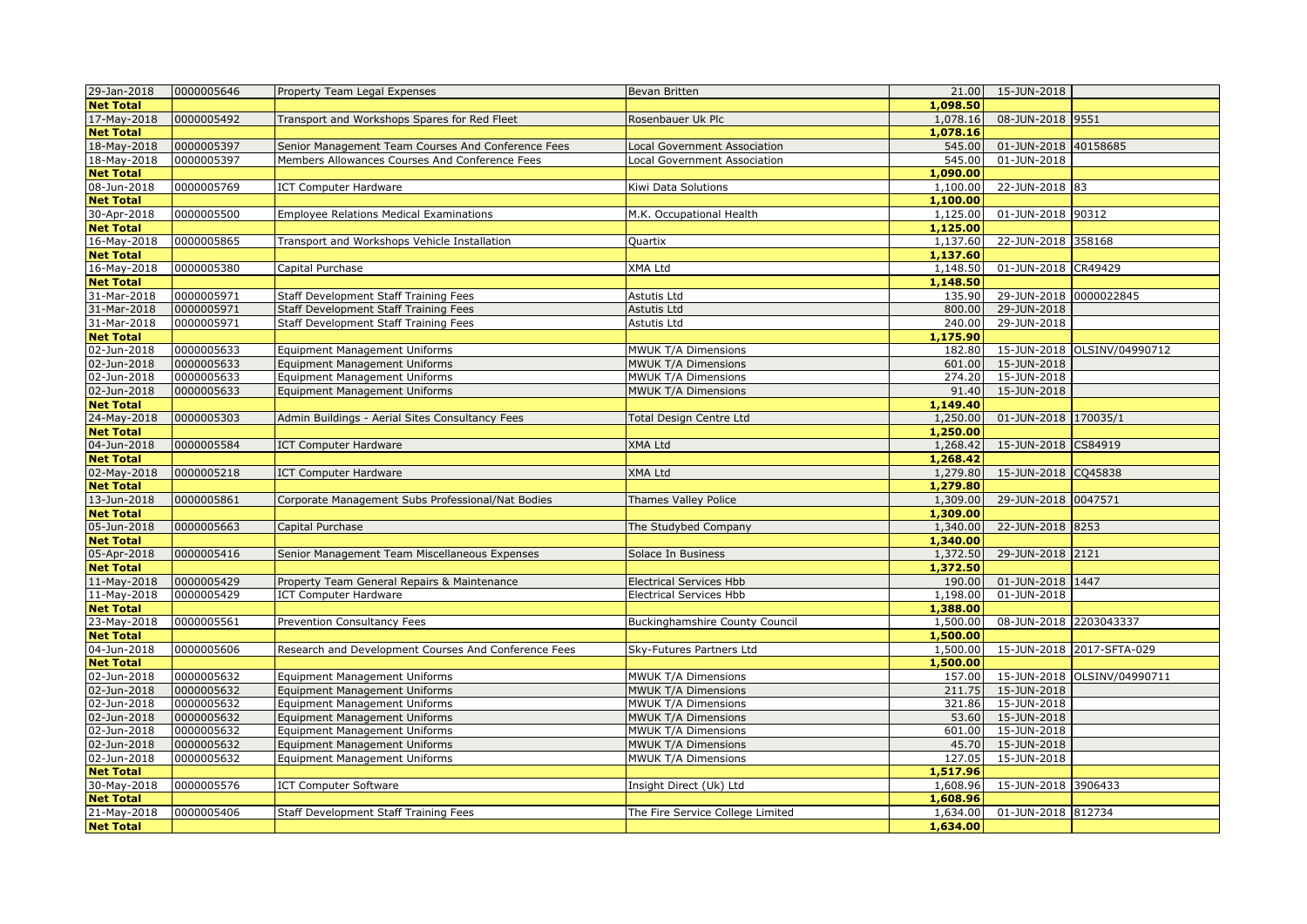| 06-Jun-2018                     | 0000005664 | Admin Buildings - Aerial Sites Consultancy Fees            | Hub Telecoms Consultancy Ltd    | 1,650.00             | 29-JUN-2018 000073     |
|---------------------------------|------------|------------------------------------------------------------|---------------------------------|----------------------|------------------------|
| <b>Net Total</b>                |            |                                                            |                                 | 1,650.00             |                        |
| 31-May-2018                     | 0000005639 | <b>Property Team Cleaning Contract Services</b>            | Ever Brite Cleaning Services    | 1,666.70             | 15-JUN-2018 16802      |
| <b>Net Total</b>                |            |                                                            |                                 | 1,666.70             |                        |
| 18-Jun-2018                     | 0000005960 | Transport and Workshops Contracted Maintenance             | Lex Autolease Ltd               | 298.85               | 29-JUN-2018 MRI7130524 |
| 18-Jun-2018                     | 0000005960 | Transport and Workshops Car Leasing                        | Lex Autolease Ltd               | 1,567.90             | 29-JUN-2018            |
| <b>Net Total</b>                |            |                                                            |                                 | 1,866.75             |                        |
| 11-Jun-2018                     | 0000005827 | Admin Buildings - Unit 7 Electricity                       | <b>Scottish Power</b>           | 1,750.62             | 29-JUN-2018 105603684  |
| <b>Net Total</b>                |            |                                                            |                                 | 1,750.62             |                        |
| 10-May-2018                     | 0000005823 | Admin Buildings - Unit 7 Electricity                       | <b>Scottish Power</b>           | 1,771.20             | 15-JUN-2018 105568374  |
| <b>Net Total</b>                |            |                                                            |                                 | 1,771.20             |                        |
| 13-Jun-2018                     | 0000005834 | Brill Fire Station Plan Preventative Maintenance           | Aylesbury Vale District Council | 55.95                | 22-JUN-2018 342988     |
| 13-Jun-2018                     | 0000005834 | Chesham Fire Station Plan Preventative Maintenance         | Aylesbury Vale District Council | 50.31                | 22-JUN-2018            |
| 13-Jun-2018                     | 0000005834 | Princes Risborough Station Plan Preventative Maintenance   | Aylesbury Vale District Council | 141.27               | 22-JUN-2018            |
| 13-Jun-2018                     | 0000005834 | Great Missenden Fire Station Plan Preventative Maintenance | Aylesbury Vale District Council | 102.25               | 22-JUN-2018            |
| 13-Jun-2018                     | 0000005834 | Admin Buildings - Marlow Plan Preventative Maintenance     | Aylesbury Vale District Council | 166.17               | 22-JUN-2018            |
| 13-Jun-2018                     | 0000005834 | Admin Buildings - Marlow Plan Preventative Maintenance     | Aylesbury Vale District Council | 228.06               | 22-JUN-2018            |
| 13-Jun-2018                     | 0000005834 | Admin Buildings - HQ Plan Preventative Maintenance         | Aylesbury Vale District Council | 669.51               | 22-JUN-2018            |
| 13-Jun-2018                     | 0000005834 | Stokenchurch Fire Station Plan Preventative Maintenance    | Aylesbury Vale District Council | 77.52                | 22-JUN-2018            |
| 13-Jun-2018                     | 0000005834 | Waddesdon Fire Station Plan Preventative Maintenance       | Aylesbury Vale District Council | 104.91               | 22-JUN-2018            |
| 13-Jun-2018                     | 0000005834 | Amersham Fire Station Plan Preventative Maintenance        | Aylesbury Vale District Council | 119.10               | 22-JUN-2018            |
| 13-Jun-2018                     | 0000005834 | Beaconsfield Fire Station Plan Preventative Maintenance    | Aylesbury Vale District Council | 100.50               | 22-JUN-2018            |
| <b>Net Total</b>                |            |                                                            |                                 | 1,815.55             |                        |
| 01-Jun-2018                     | 0000005653 | Transport and Workshops Diesel Oil - Gas Oil               | WFL (UK) Ltd Hall Fuels         | 1,817.98             | 15-JUN-2018 110212018  |
| <b>Net Total</b>                |            |                                                            |                                 | 1,817.98             |                        |
| 30-May-2018                     | 0000005569 | Finance Employment Agency Payments                         | Hays Specialist Recruitment Ltd | 1,831.64             | 08-JUN-2018 1008646471 |
| <b>Net Total</b>                |            |                                                            |                                 | 1,831.64             |                        |
| 06-Jun-2018                     | 0000005685 | Finance Employment Agency Payments                         | Hays Specialist Recruitment Ltd | 1,831.64             | 15-JUN-2018 1008668026 |
| <b>Net Total</b>                |            |                                                            |                                 | 1,831.64             |                        |
| 13-Jun-2018                     | 0000005843 | Finance Employment Agency Payments                         | Hays Specialist Recruitment Ltd | 1,831.64             | 29-JUN-2018 1008686805 |
| <b>Net Total</b>                |            |                                                            |                                 | 1,831.64             |                        |
| 20-Jun-2018                     | 0000005937 | Finance Employment Agency Payments                         | Hays Specialist Recruitment Ltd | 1,831.64             | 29-JUN-2018 1008711104 |
| <b>Net Total</b><br>27-Jun-2018 | 0000005999 |                                                            |                                 | 1,831.64<br>1,831.64 | 29-JUN-2018 1008726530 |
| <b>Net Total</b>                |            | Finance Employment Agency Payments                         | Hays Specialist Recruitment Ltd | 1,831.64             |                        |
| 11-Jun-2018                     | 0000005752 | Capital Purchase                                           | <b>XMA Ltd</b>                  | 1,838.55             | 29-JUN-2018 KK26195    |
| <b>Net Total</b>                |            |                                                            |                                 | 1,838.55             |                        |
| 04-Jun-2018                     | 0000005680 | Transport and Workshops Diesel Oil - Gas Oil               | WFL (UK) Ltd Hall Fuels         | 1,856.75             | 08-JUN-2018 110213944  |
| <b>Net Total</b>                |            |                                                            |                                 | 1,856.75             |                        |
| 24-May-2018                     | 0000005522 | Property Team General Repairs & Maintenance                | <b>Tencer Limited</b>           | 1,863.36             | 01-JUN-2018 107754     |
| <b>Net Total</b>                |            |                                                            |                                 | 1,863.36             |                        |
| 31-May-2018                     | 0000005650 | Property Team Legal Expenses                               | Bevan Britten                   | 1,878.00             | 15-JUN-2018 10021645   |
| 31-May-2018                     | 0000005650 | Property Team Legal Expenses                               | Bevan Britten                   | 6.00                 | 15-JUN-2018            |
| <b>Net Total</b>                |            |                                                            |                                 | 1,884.00             |                        |
| 04-Jun-2018                     | 0000005682 | Transport and Workshops Diesel Oil - Gas Oil               | WFL (UK) Ltd Hall Fuels         | 1,909.80             | 15-JUN-2018 110213946  |
| <b>Net Total</b>                |            |                                                            |                                 | 1,909.80             |                        |
| 30-Apr-2018                     | 0000005384 | Olney Fire Station Plan Preventative Maintenance           | Calabash Washroom Hygiene Ltd   | 50.00                | 01-JUN-2018 16711      |
| 30-Apr-2018                     | 0000005384 | Aylesbury Fire Station Plan Preventative Maintenance       | Calabash Washroom Hygiene Ltd   | 70.00                | 01-JUN-2018            |
| 30-Apr-2018                     | 0000005384 | Amersham Fire Station Plan Preventative Maintenance        | Calabash Washroom Hygiene Ltd   | 35.00                | 01-JUN-2018            |
| 30-Apr-2018                     | 0000005384 | MK West Fire Station Plan Preventative Maintenance         | Calabash Washroom Hygiene Ltd   | 108.00               | 01-JUN-2018            |
| 30-Apr-2018                     | 0000005384 | Property Team Consultancy Fees                             | Calabash Washroom Hygiene Ltd   | 454.00               | 01-JUN-2018            |
| 30-Apr-2018                     | 0000005384 | Buckingham Fire Station Plan Preventative Maintenance      | Calabash Washroom Hygiene Ltd   | 54.00                | 01-JUN-2018            |
| 30-Apr-2018                     | 0000005384 | Waddesdon Fire Station Plan Preventative Maintenance       | Calabash Washroom Hygiene Ltd   | 30.00                | 01-JUN-2018            |
| 30-Apr-2018                     | 0000005384 | Princes Risborough Station Plan Preventative Maintenance   | Calabash Washroom Hygiene Ltd   | 30.00                | 01-JUN-2018            |
| 30-Apr-2018                     | 0000005384 | Gerrards Cross Fire Station Plan Preventative Maintenance  | Calabash Washroom Hygiene Ltd   | 70.00                | 01-JUN-2018            |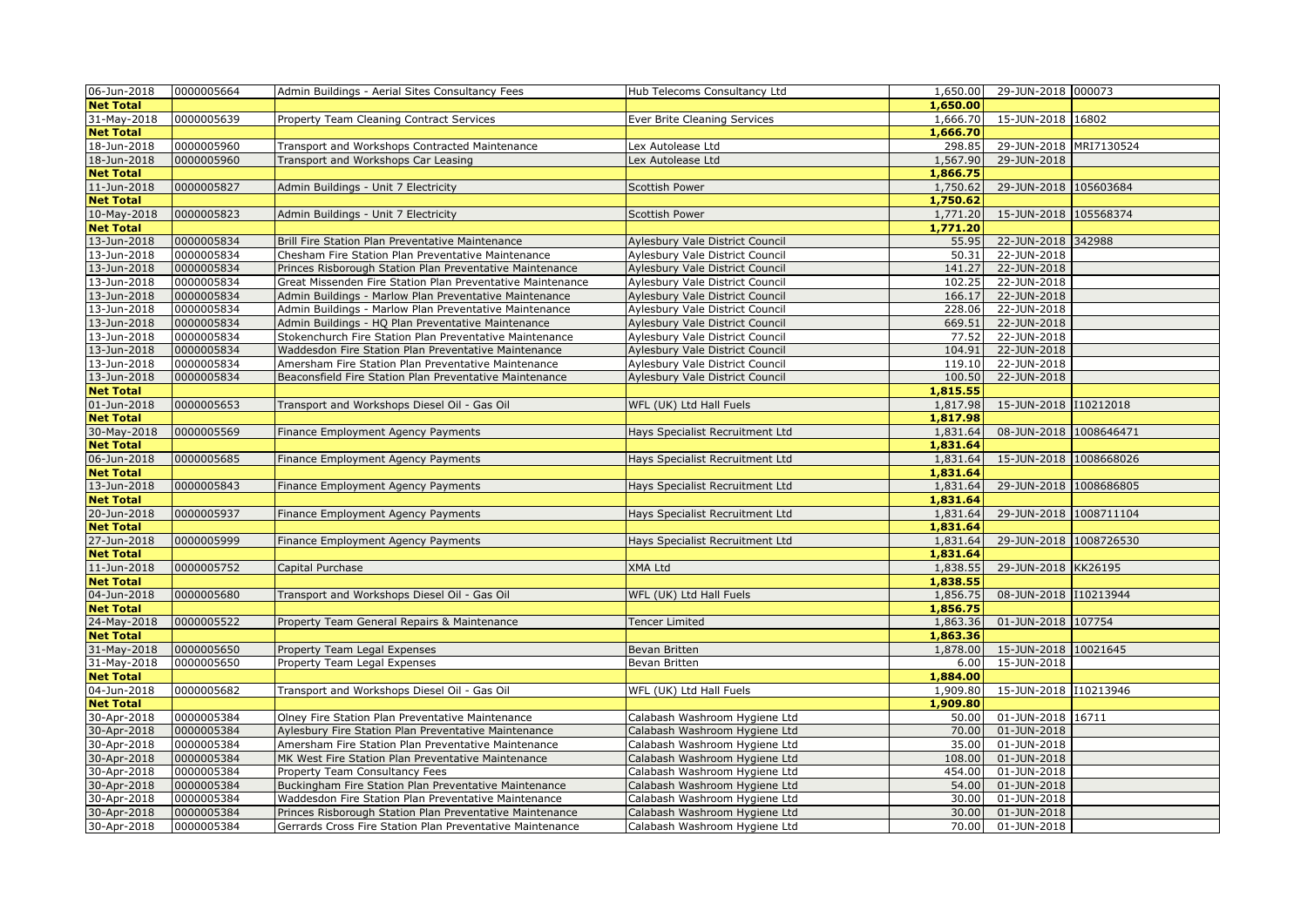| 30-Apr-2018      | 0000005384 | MK West Fire Station Plan Preventative Maintenance                                                                    | Calabash Washroom Hygiene Ltd     | 162.00   | 01-JUN-2018                |  |
|------------------|------------|-----------------------------------------------------------------------------------------------------------------------|-----------------------------------|----------|----------------------------|--|
| 30-Apr-2018      | 0000005384 | Haddenham Fire Station Plan Preventative Maintenance                                                                  | Calabash Washroom Hygiene Ltd     | 60.00    | 01-JUN-2018                |  |
| 30-Apr-2018      | 0000005384 | Broughton Fire Station Plan Preventative Maintenance                                                                  | Calabash Washroom Hygiene Ltd     | 162.00   | 01-JUN-2018                |  |
| 30-Apr-2018      | 0000005384 | Winslow Fire Station Plan Preventative Maintenance                                                                    | Calabash Washroom Hygiene Ltd     | 50.00    | 01-JUN-2018                |  |
| 30-Apr-2018      | 0000005384 | Brill Fire Station Plan Preventative Maintenance                                                                      | Calabash Washroom Hygiene Ltd     | 30.00    | 01-JUN-2018                |  |
| 30-Apr-2018      | 0000005384 | Beaconsfield Fire Station Plan Preventative Maintenance                                                               | Calabash Washroom Hygiene Ltd     | 106.00   | 01-JUN-2018                |  |
| 30-Apr-2018      | 0000005384 | Marlow Fire Station Plan Preventative Maintenance                                                                     | Calabash Washroom Hygiene Ltd     | 245.00   | 01-JUN-2018                |  |
| 30-Apr-2018      | 0000005384 | Great Missenden Fire Station Plan Preventative Maintenance                                                            | Calabash Washroom Hygiene Ltd     | 30.00    | 01-JUN-2018                |  |
| 30-Apr-2018      | 0000005384 | High Wycombe Fire Station Plan Preventative Maintenance                                                               | Calabash Washroom Hygiene Ltd     | 70.00    | 01-JUN-2018                |  |
| 30-Apr-2018      | 0000005384 | Stokenchurch Fire Station Plan Preventative Maintenance                                                               | Calabash Washroom Hygiene Ltd     | 30.00    | 01-JUN-2018                |  |
| 30-Apr-2018      | 0000005384 | Chesham Fire Station Plan Preventative Maintenance                                                                    | Calabash Washroom Hygiene Ltd     | 60.00    | 01-JUN-2018                |  |
| 30-Apr-2018      | 0000005384 | Newport Pagnell Fire Station Plan Preventative Maintenance                                                            | Calabash Washroom Hygiene Ltd     | 54.00    | 01-JUN-2018                |  |
| <b>Net Total</b> |            |                                                                                                                       |                                   | 1,960.00 |                            |  |
| 04-Jun-2018      | 0000005681 | Transport and Workshops Diesel Oil - Gas Oil                                                                          | WFL (UK) Ltd Hall Fuels           | 1,963.91 | 15-JUN-2018 110213945      |  |
| <b>Net Total</b> |            |                                                                                                                       |                                   | 1,963.91 |                            |  |
| 18-May-2018      | 0000005503 | Capital Purchase                                                                                                      | WT Hills Ltd                      | 1,677.65 | 29-JUN-2018 MK2723         |  |
| 18-May-2018      | 0000005503 | Capital Purchase                                                                                                      | WT Hills Ltd                      | 347.10   | 29-JUN-2018                |  |
| <b>Net Total</b> |            |                                                                                                                       |                                   | 2.024.75 |                            |  |
| 30-Apr-2018      | 0000005558 | Water Hydrants Hydrant Materials                                                                                      | Gravitas International            | 2,040.00 | 01-JUN-2018 INV-3757       |  |
| <b>Net Total</b> |            |                                                                                                                       |                                   | 2,040.00 |                            |  |
| 12-Jun-2018      | 0000005811 | Staff Development Staff Training Fees                                                                                 | The Fire Service College Limited  | 2,080.00 | 22-JUN-2018 812875         |  |
| <b>Net Total</b> |            |                                                                                                                       |                                   | 2,080.00 |                            |  |
| 27-Apr-2018      | 0000005153 | Capital Purchase                                                                                                      | Jet Construction (Mk) Ltd         | 2,148.00 | 29-JUN-2018 7546           |  |
| <b>Net Total</b> |            |                                                                                                                       |                                   | 2,148.00 |                            |  |
| 16-May-2018      | 0000005401 | Staff Development Staff Training Fees                                                                                 | Chris Croft Training Limited      | 2,200.00 | 01-JUN-2018 218-0516       |  |
| <b>Net Total</b> |            |                                                                                                                       |                                   | 2,200.00 |                            |  |
| 23-May-2018      | 0000005498 |                                                                                                                       |                                   | 2,289.55 | 01-JUN-2018 100862945      |  |
| <b>Net Total</b> |            | Finance Employment Agency Payments                                                                                    | Hays Specialist Recruitment Ltd   | 2,289.55 |                            |  |
| 01-Jun-2018      | 0000005832 |                                                                                                                       |                                   | 66.66    | 29-JUN-2018 72062          |  |
| 01-Jun-2018      | 0000005832 | Newport Pagnell Fire Station Plan Preventative Maintenance<br>Beaconsfield Fire Station Plan Preventative Maintenance | Oak Park Alarms Security Serv Ltd | 77.27    | 29-JUN-2018                |  |
|                  |            |                                                                                                                       | Oak Park Alarms Security Serv Ltd | 66.66    |                            |  |
| 01-Jun-2018      | 0000005832 | Waddesdon Fire Station Plan Preventative Maintenance                                                                  | Oak Park Alarms Security Serv Ltd | 66.66    | 29-JUN-2018<br>29-JUN-2018 |  |
| 01-Jun-2018      | 0000005832 | Stokenchurch Fire Station Plan Preventative Maintenance                                                               | Oak Park Alarms Security Serv Ltd |          |                            |  |
| 01-Jun-2018      | 0000005832 | Marlow Fire Station Plan Preventative Maintenance                                                                     | Oak Park Alarms Security Serv Ltd | 164.63   | 29-JUN-2018                |  |
| 01-Jun-2018      | 0000005832 | Winslow Fire Station Plan Preventative Maintenance                                                                    | Oak Park Alarms Security Serv Ltd | 66.66    | 29-JUN-2018                |  |
| 01-Jun-2018      | 0000005832 | Buckingham Fire Station Plan Preventative Maintenance                                                                 | Oak Park Alarms Security Serv Ltd | 103.02   | 29-JUN-2018                |  |
| 01-Jun-2018      | 0000005832 | Olney Fire Station Plan Preventative Maintenance                                                                      | Oak Park Alarms Security Serv Ltd | 66.66    | 29-JUN-2018                |  |
| 01-Jun-2018      | 0000005832 | Chesham Fire Station Plan Preventative Maintenance                                                                    | Oak Park Alarms Security Serv Ltd | 117.16   | 29-JUN-2018                |  |
| 01-Jun-2018      | 0000005832 | Brill Fire Station Plan Preventative Maintenance                                                                      | Oak Park Alarms Security Serv Ltd | 66.66    | 29-JUN-2018                |  |
| 01-Jun-2018      | 0000005832 | MK West Fire Station Plan Preventative Maintenance                                                                    | Oak Park Alarms Security Serv Ltd | 103.02   | 29-JUN-2018                |  |
| 01-Jun-2018      | 0000005832 | Haddenham Fire Station Plan Preventative Maintenance                                                                  | Oak Park Alarms Security Serv Ltd | 66.66    | 29-JUN-2018                |  |
| 01-Jun-2018      | 0000005832 | Gerrards Cross Fire Station Plan Preventative Maintenance                                                             | Oak Park Alarms Security Serv Ltd | 103.02   | 29-JUN-2018                |  |
| 01-Jun-2018      | 0000005832 | Broughton Fire Station Plan Preventative Maintenance                                                                  | Oak Park Alarms Security Serv Ltd | 164.63   | 29-JUN-2018                |  |
| 01-Jun-2018      | 0000005832 | High Wycombe Fire Station Plan Preventative Maintenance                                                               | Oak Park Alarms Security Serv Ltd | 164.63   | 29-JUN-2018                |  |
| 01-Jun-2018      | 0000005832 | Amersham Fire Station Plan Preventative Maintenance                                                                   | Oak Park Alarms Security Serv Ltd | 67.17    | 29-JUN-2018                |  |
| 01-Jun-2018      | 0000005832 | Great Missenden Fire Station Plan Preventative Maintenance                                                            | Oak Park Alarms Security Serv Ltd | 66.66    | 29-JUN-2018                |  |
| 01-Jun-2018      | 0000005832 | Princes Risborough Station Plan Preventative Maintenance                                                              | Oak Park Alarms Security Serv Ltd | 66.66    | 29-JUN-2018                |  |
| 01-Jun-2018      | 0000005832 | Admin Buildings - HQ Plan Preventative Maintenance                                                                    | Oak Park Alarms Security Serv Ltd | 370.17   | 29-JUN-2018                |  |
| 01-Jun-2018      | 0000005832 | Admin Buildings - Unit 7 Plan Preventative Maintenance                                                                | Oak Park Alarms Security Serv Ltd | 154.00   | 29-JUN-2018                |  |
| 01-Jun-2018      | 0000005832 | MK West Fire Station Plan Preventative Maintenance                                                                    | Oak Park Alarms Security Serv Ltd | 128.27   | 29-JUN-2018                |  |
| <b>Net Total</b> |            |                                                                                                                       |                                   | 2,316.93 |                            |  |
| 07-Jun-2018      | 0000005722 | Staff Development Staff Training Fees                                                                                 | The Fire Service College Limited  | 400.00   | 15-JUN-2018 812846         |  |
| 07-Jun-2018      | 0000005722 | Staff Development Staff Training Fees                                                                                 | The Fire Service College Limited  | 1,975.00 | 15-JUN-2018                |  |
| <b>Net Total</b> |            |                                                                                                                       |                                   | 2,375.00 |                            |  |
| 07-Jun-2018      | 0000005723 | Staff Development Staff Training Fees                                                                                 | The Fire Service College Limited  | 1,975.00 | 15-JUN-2018 812844         |  |
| 07-Jun-2018      | 0000005723 | Staff Development Staff Training Fees                                                                                 | The Fire Service College Limited  |          | 400.00 15-JUN-2018         |  |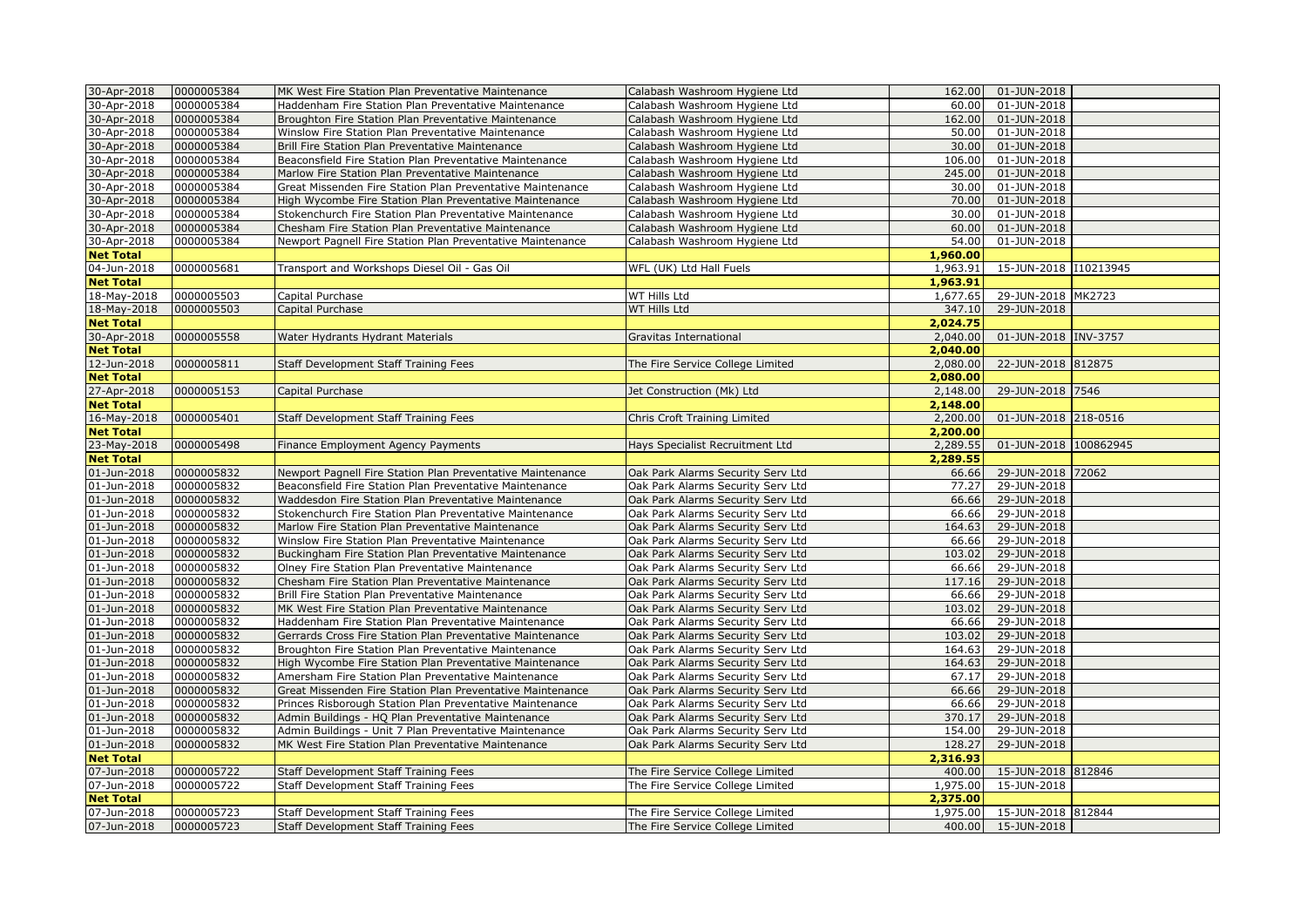| <b>Net Total</b>           |                          |                                                      |                                  | 2,375.00        |                            |
|----------------------------|--------------------------|------------------------------------------------------|----------------------------------|-----------------|----------------------------|
| 07-Jun-2018                | 0000005724               | Staff Development Staff Training Fees                | The Fire Service College Limited | 400.00          | 15-JUN-2018 812845         |
| 07-Jun-2018                | 0000005724               | Staff Development Staff Training Fees                | The Fire Service College Limited | 1,975.00        | 15-JUN-2018                |
| <b>Net Total</b>           |                          |                                                      |                                  | 2,375.00        |                            |
| 11-Apr-2018                | 0000004994               | <b>ICT Computer Hardware</b>                         | XMA Ltd                          | 2,536.84        | 01-JUN-2018 C076906        |
| <b>Net Total</b>           |                          |                                                      |                                  | 2,536.84        |                            |
| 01-May-2018                | 0000005560               | <b>ICT Main Communications</b>                       | Daisy Telecoms Ltd               | 2,647.19        | 08-JUN-2018 7938297        |
| <b>Net Total</b>           |                          |                                                      |                                  | 2,647.19        |                            |
| 24-May-2018                | 0000005518               | Property Team Cleaning Contract Services             | <b>Antac Support Service</b>     | 2,666.03        | 08-JUN-2018 52869          |
| <b>Net Total</b>           |                          |                                                      |                                  | 2,666.03        |                            |
| 01-Jun-2018                | 0000005721               | <b>ICT Main Communications</b>                       | Daisy Telecoms Ltd               | 2,676.96        | 22-JUN-2018 8023717        |
| <b>Net Total</b>           |                          |                                                      |                                  | 2,676.96        |                            |
| 01-Apr-2018                | 0000005559               | <b>ICT Main Communications</b>                       | Daisy Telecoms Ltd               | 2,733.23        | 08-JUN-2018 7851808        |
| <b>Net Total</b>           |                          |                                                      |                                  | 2,733.23        |                            |
| 29-May-2018                | 0000005551               | Staff Development Staff Training Fees                | The Fire Service College Limited | 400.00          | 08-JUN-2018 812824         |
| 29-May-2018                | 0000005551               | Staff Development Staff Training Fees                | The Fire Service College Limited | 2,360.00        | 08-JUN-2018                |
| <b>Net Total</b>           |                          |                                                      |                                  | 2,760.00        |                            |
| 21-May-2018                | 0000005407               | Staff Development Staff Training Fees                | The Fire Service College Limited | 2,795.00        | 01-JUN-2018 812735         |
| <b>Net Total</b>           |                          |                                                      |                                  | 2,795.00        |                            |
| 31-May-2018                | 0000005819               | Capital Purchase                                     | <b>XMA Ltd</b>                   | 2,860.20        | 15-JUN-2018 CS67089        |
| <b>Net Total</b>           |                          |                                                      |                                  | 2,860.20        |                            |
| 14-May-2018                | 0000005491               | Transport and Workshops Contracted Maintenance       | Lex Autolease Ltd                | 549.65          | 01-JUN-2018 IRIN609697     |
| 14-May-2018                | 0000005491               | Transport and Workshops Car Leasing                  | Lex Autolease Ltd                | 2,696.23        | 01-JUN-2018                |
| <b>Net Total</b>           |                          |                                                      |                                  | 3,245.88        |                            |
| 30-May-2018                | 0000005669               | Capital Purchase                                     | Wycombe District Council         | 3,000.00        | 15-JUN-2018 010022987      |
| <b>Net Total</b>           |                          |                                                      |                                  | 3,000.00        |                            |
| 18-Jun-2018                | 0000005959               | Transport and Workshops Contracted Maintenance       | Lex Autolease Ltd                | 51.48           | 29-JUN-2018 MRI7130985     |
| 18-Jun-2018                | 0000005959               | Transport and Workshops Car Leasing                  | Lex Autolease Ltd                | 3,272.68        | 29-JUN-2018                |
| <b>Net Total</b>           |                          |                                                      |                                  | 3,324.16        |                            |
| 07-Jun-2018                | 0000005683               | <b>ICT Photocopier Lease Costs</b>                   | Konica Minolta                   | 3,062.01        | 29-JUN-2018 1137975332     |
| <b>Net Total</b>           |                          |                                                      |                                  | 3,062.01        |                            |
| 19-May-2018                | 0000005417               | Property Team General Repairs & Maintenance          | <b>Tencer Limited</b>            | 3,155.89        | 01-JUN-2018 107640         |
| <b>Net Total</b>           |                          |                                                      |                                  | 3,155.89        |                            |
| 06-Jun-2018                | 0000005748               | Broughton Fire Station Gas                           | Gazprom Energy                   | 142.63          | 15-JUN-2018 117219         |
| 06-Jun-2018                | 0000005748               | Winslow Fire Station Gas                             | Gazprom Energy                   | 42.42           | 15-JUN-2018                |
| 06-Jun-2018                | 0000005748               | Waddesdon Fire Station Gas                           | Gazprom Energy                   | 33.09           | 15-JUN-2018                |
| 06-Jun-2018                | 0000005748               | High Wycombe Fire Station Gas                        | Gazprom Energy                   | 376.30          | 15-JUN-2018                |
| 06-Jun-2018<br>06-Jun-2018 | 0000005748               | Marlow Fire Station Gas                              | Gazprom Energy                   | 362.95<br>82.15 | 15-JUN-2018<br>15-JUN-2018 |
| 06-Jun-2018                | 0000005748               | Olney Fire Station Gas                               | Gazprom Energy                   | 927.46          |                            |
| 06-Jun-2018                | 0000005748<br>0000005748 | Admin Buildings - HQ Gas<br>MK West Fire Station Gas | Gazprom Energy<br>Gazprom Energy | 809.09          | 15-JUN-2018<br>15-JUN-2018 |
| 06-Jun-2018                | 0000005748               | Chesham Fire Station Gas                             | Gazprom Energy                   | 101.14          | 15-JUN-2018                |
| 06-Jun-2018                | 0000005748               | Gerrards Cross Fire Station Gas                      | Gazprom Energy                   | 248.86          | 15-JUN-2018                |
| 06-Jun-2018                | 0000005748               | Great Missenden Fire Station Gas                     | Gazprom Energy                   | 44.07           | 15-JUN-2018                |
| 06-Jun-2018                | 0000005748               | Newport Pagnell Fire Station Gas                     | Gazprom Energy                   | 100.91          | 15-JUN-2018                |
| 06-Jun-2018                | 0000005748               | Haddenham Fire Station Gas                           | Gazprom Energy                   | 177.10          | 15-JUN-2018                |
| 06-Jun-2018                | 0000005748               | Buckingham Fire Station Gas                          | Gazprom Energy                   | 295.16          | 15-JUN-2018                |
| 06-Jun-2018                | 0000005748               | Stokenchurch Fire Station Gas                        | Gazprom Energy                   | 63.58           | 15-JUN-2018                |
| 06-Jun-2018                | 0000005748               | Amersham Fire Station Gas                            | Gazprom Energy                   | 105.77          | 15-JUN-2018                |
| 06-Jun-2018                | 0000005748               | Beaconsfield Fire Station Gas                        | Gazprom Energy                   | 194.37          | 15-JUN-2018                |
| <b>Net Total</b>           |                          |                                                      |                                  | 4,107.05        |                            |
| 18-May-2018                | 0000005404               | <b>ICT Computer Software</b>                         | Airbus Defence And Space         | 3,203.00        | 08-JUN-2018 IN032403       |
| <b>Net Total</b>           |                          |                                                      |                                  | 3,203.00        |                            |
| 01-Jun-2018                | 0000005652               | Transport and Workshops Diesel Oil - Gas Oil         | WFL (UK) Ltd Hall Fuels          | 3,208.20        | 15-JUN-2018 110212017      |
| <b>Net Total</b>           |                          |                                                      |                                  | 3,208.20        |                            |
|                            |                          |                                                      |                                  |                 |                            |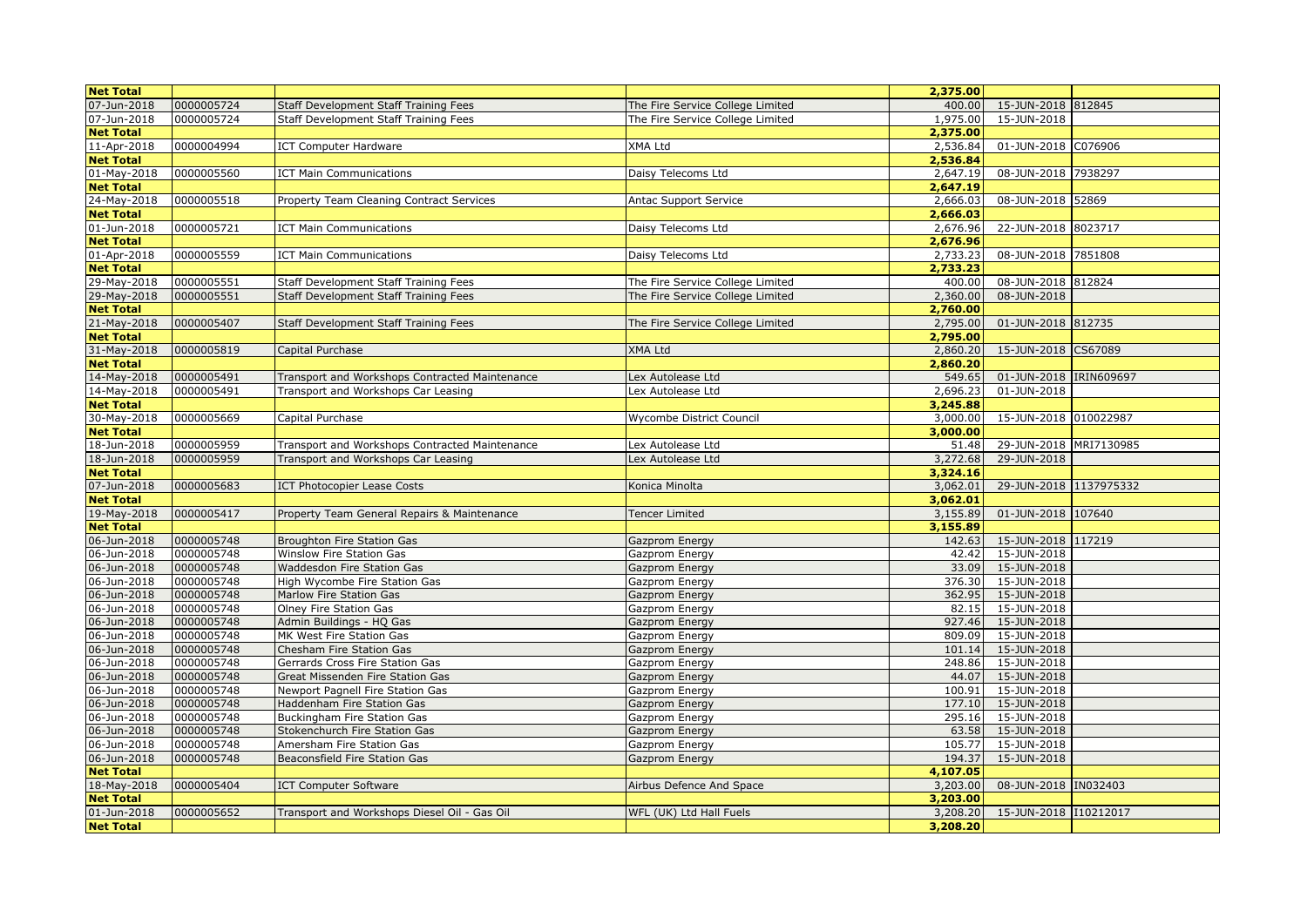| 31-May-2018      | 0000005851 | Property Team Consultancy Fees                 | <b>Inspired Energy Solutions</b> | 3,500.00 | 22-JUN-2018 10599         |
|------------------|------------|------------------------------------------------|----------------------------------|----------|---------------------------|
| <b>Net Total</b> |            |                                                |                                  | 3,500.00 |                           |
| 14-May-2018      | 0000005347 | Capital Purchase                               | Heightec                         | 3,661.55 | 01-JUN-2018 62561         |
| <b>Net Total</b> |            |                                                |                                  | 3,661.55 |                           |
| 08-Jun-2018      | 0000005767 | Capital Purchase                               | Montagu Evans Llp                | 3,689.23 | 15-JUN-2018 VA190188      |
| <b>Net Total</b> |            |                                                |                                  | 3,689.23 |                           |
| 15-Jun-2018      | 0000005870 | Aylesbury Fire Station Furniture               | <b>Manton Office Solutions</b>   | 1,830.00 | 29-JUN-2018 104796        |
| 15-Jun-2018      | 0000005870 | Aylesbury Fire Station Furniture               | Manton Office Solutions          | 168.00   | 29-JUN-2018               |
| 15-Jun-2018      | 0000005870 | Aylesbury Fire Station Furniture               | <b>Manton Office Solutions</b>   | 1,341.60 | 29-JUN-2018               |
| 15-Jun-2018      | 0000005870 | Aylesbury Fire Station Furniture               | Manton Office Solutions          | 396.00   | 29-JUN-2018               |
| <b>Net Total</b> |            |                                                |                                  | 3,735.60 |                           |
| 01-Feb-2018      | 0000005578 | Insurance Insurance                            | Zurich Insurance Plc             | 3,841.60 | 08-JUN-2018 18RA03-010518 |
| <b>Net Total</b> |            |                                                |                                  | 3,841.60 |                           |
| 30-May-2018      | 0000005801 | Capital Purchase                               | <b>Blake Morgan</b>              | 3,937.50 | 22-JUN-2018 BM100024949   |
| 30-May-2018      | 0000005801 | Capital Purchase                               | <b>Blake Morgan</b>              | 3.00     | 22-JUN-2018               |
| <b>Net Total</b> |            |                                                |                                  | 3,940.50 |                           |
| 03-Jun-2018      | 0000005805 | <b>ICT Main Communications</b>                 | EE Ltd                           | 4,060.15 | 22-JUN-2018 01274580468   |
| 03-Jun-2018      | 0000005805 | <b>ICT Main Communications</b>                 | EE Ltd                           | 54.66    | 22-JUN-2018               |
| <b>Net Total</b> |            |                                                |                                  | 4,114.81 |                           |
| 16-May-2018      | 0000005506 | Transport and Workshops Car Leasing            | Lex Autolease Ltd                | 3,766.23 | 08-JUN-2018 MRI6991659    |
| 16-May-2018      | 0000005506 | Transport and Workshops Contracted Maintenance | Lex Autolease Ltd                | 762.96   | 08-JUN-2018               |
| <b>Net Total</b> |            |                                                |                                  | 4,529.19 |                           |
| 31-May-2018      | 0000005866 | Human Resources Occupational Health Nurse Sess | M.K. Occupational Health         | 4,241.66 | 22-JUN-2018 90213         |
| <b>Net Total</b> |            |                                                |                                  | 4,241.66 |                           |
| 17-May-2018      | 0000005410 | Equipment Management Operational Equipment     | Respirex International Ltd       | 4,410.00 | 08-JUN-2018 164274        |
| <b>Net Total</b> |            |                                                |                                  | 4,410.00 |                           |
| 07-Jun-2018      | 0000005828 | Admin Buildings - HQ Electricity               | <b>Scottish Power</b>            | 4,440.67 | 22-JUN-2018 105602907     |
| <b>Net Total</b> |            |                                                |                                  | 4,440.67 |                           |
| 10-May-2018      | 0000005825 | Admin Buildings - HQ Electricity               | <b>Scottish Power</b>            | 4,575.96 | 15-JUN-2018 105568371     |
| <b>Net Total</b> |            |                                                |                                  | 4,575.96 |                           |
| 03-Jun-2018      | 0000005585 | Capital Purchase                               | Safequip Ltd                     | 4,570.00 | 15-JUN-2018 46504         |
| 03-Jun-2018      | 0000005585 | Capital Purchase                               | Safequip Ltd                     | 25.00    | 15-JUN-2018               |
| <b>Net Total</b> |            |                                                |                                  | 4,595.00 |                           |
| 20-Jun-2018      | 0000005934 | Staff Development Staff Training Fees          | The Fire Service College Limited | 4,160.00 | 29-JUN-2018 812994        |
| 20-Jun-2018      | 0000005934 | Staff Development Travel and Accommodation     | The Fire Service College Limited | 640.00   | 29-JUN-2018               |
| <b>Net Total</b> |            |                                                |                                  | 4,800.00 |                           |
| 01-Jun-2018      | 0000005631 | Democratic Representation Legal Expenses       | Adrian Lynch QC                  | 4,800.00 | 29-JUN-2018 90548         |
| <b>Net Total</b> |            |                                                |                                  | 4,800.00 |                           |
| 27-Apr-2018      | 0000005428 | Capital Purchase                               | <b>Blake Morgan</b>              | 5,112.00 | 08-JUN-2018 BM100023011   |
| <b>Net Total</b> |            |                                                |                                  | 5,112.00 |                           |
| 25-May-2018      | 0000005627 | Capital Purchase                               | Western Power Distribution       | 5,272.70 | 08-JUN-2018 LP00154054    |
| <b>Net Total</b> |            |                                                |                                  | 5,272.70 |                           |
| 12-Jun-2018      | 0000005829 | Payroll Control Account Childcare Vouchers     | Sodexo P&MM Ltd Childcare Plus   | 5,793.91 | 15-JUN-2018 3443802       |
| <b>Net Total</b> |            |                                                |                                  | 5,793.91 |                           |
| 31-May-2018      | 0000005636 | Democratic Representation Legal Expenses       | Bevan Britten                    | 6,633.96 | 29-JUN-2018 10021471      |
| <b>Net Total</b> |            |                                                |                                  | 6,633.96 |                           |
| 13-Jun-2018      | 0000005954 | Broughton Fire Station Electricity             | Scottish Hydro Elec (Was Sse)    | 836.99   | 29-JUN-2018 BMKFAMAY18    |
| 13-Jun-2018      | 0000005954 | Winslow Fire Station Electricity               | Scottish Hydro Elec (Was Sse)    | 248.12   | 29-JUN-2018               |
| 13-Jun-2018      | 0000005954 | High Wycombe Fire Station Electricity          | Scottish Hydro Elec (Was Sse)    | 822.07   | 29-JUN-2018               |
| 13-Jun-2018      | 0000005954 | Stokenchurch Fire Station Electricity          | Scottish Hydro Elec (Was Sse)    | 432.60   | 29-JUN-2018               |
| 13-Jun-2018      | 0000005954 | Chesham Fire Station Electricity               | Scottish Hydro Elec (Was Sse)    | 625.08   | 29-JUN-2018               |
| 13-Jun-2018      | 0000005954 | Amersham Fire Station Electricity              | Scottish Hydro Elec (Was Sse)    | 364.90   | 29-JUN-2018               |
| 13-Jun-2018      | 0000005954 | Haddenham Fire Station Electricity             | Scottish Hydro Elec (Was Sse)    | 458.84   | 29-JUN-2018               |
| 13-Jun-2018      | 0000005954 | Gerrards Cross Fire Station Electricity        | Scottish Hydro Elec (Was Sse)    | 916.70   | 29-JUN-2018               |
| 13-Jun-2018      | 0000005954 | Buckingham Fire Station Electricity            | Scottish Hydro Elec (Was Sse)    |          | 267.69 29-JUN-2018        |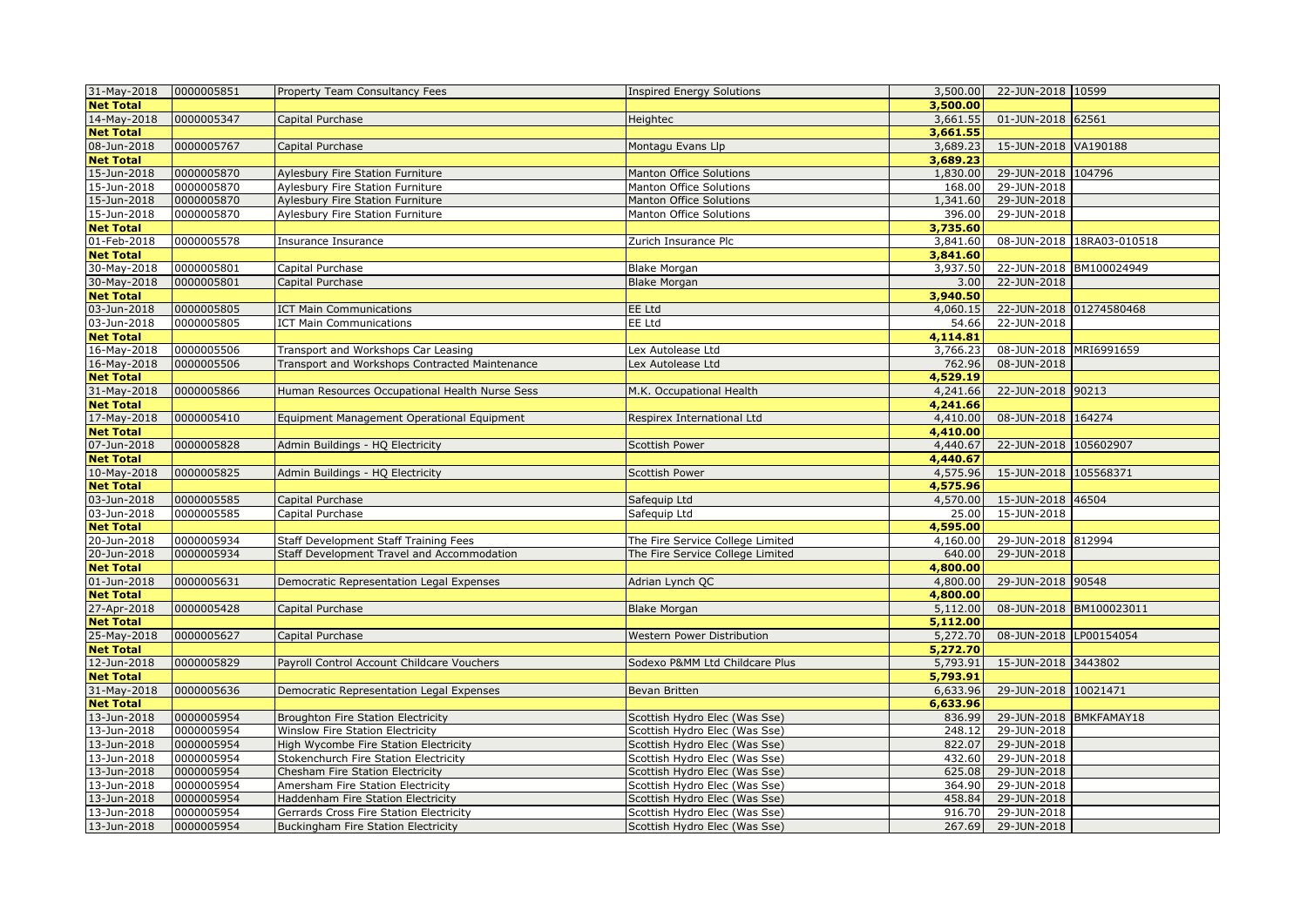| 13-Jun-2018      | 0000005954 | MK West Fire Station Electricity                    | Scottish Hydro Elec (Was Sse)      | 1,674.33  | 29-JUN-2018              |
|------------------|------------|-----------------------------------------------------|------------------------------------|-----------|--------------------------|
| 13-Jun-2018      | 0000005954 | Beaconsfield Fire Station Electricity               | Scottish Hydro Elec (Was Sse)      | 502.24    | 29-JUN-2018              |
| <b>Net Total</b> |            |                                                     |                                    | 7,149.56  |                          |
| 29-May-2018      | 0000005528 | Transport and Workshops Employment Agency Payments  | <b>Truckeast Ltd</b>               | 6,930.00  | 15-JUN-2018 11705551     |
| <b>Net Total</b> |            |                                                     |                                    | 6,930.00  |                          |
| 11-Jun-2018      | 0000005766 | <b>ESMCP Consultancy Fees</b>                       | Mott MacDonald Ltd                 | 7,150.00  | 29-JUN-2018  IN00391941  |
| <b>Net Total</b> |            |                                                     |                                    | 7,150.00  |                          |
| 06-Apr-2018      | 0000005637 | Senior Management Team Subs Professional/Nat Bodies | Local Government Association       | 7,658.78  | 15-JUN-2018 40158049     |
| <b>Net Total</b> |            |                                                     |                                    | 7,658.78  |                          |
| 01-May-2018      | 0000005989 | <b>ICT Computer Software</b>                        | <b>Interact Intranet Solutions</b> | 7,784.00  | 29-JUN-2018 9715999      |
| <b>Net Total</b> |            |                                                     |                                    | 7,784.00  |                          |
| 15-Jun-2018      | 0000005862 | Research and Development Operational Equipment      | Angus Fire Ltd                     | 79.00     | 29-JUN-2018 8042527      |
| 15-Jun-2018      | 0000005862 | Research and Development Operational Equipment      | Angus Fire Ltd                     | 7,740.00  | 29-JUN-2018              |
| <b>Net Total</b> |            |                                                     |                                    | 7,819.00  |                          |
| 14-May-2018      | 0000005513 | Prevention Operational Equipment                    | Sprue Safety Products Ltd          | 7,875.00  | 08-JUN-2018 1118096      |
| <b>Net Total</b> |            |                                                     |                                    | 7,875.00  |                          |
| 13-Jun-2018      | 0000005831 | Capital Purchase                                    | Michael Riley Associates           | 8,250.00  | 29-JUN-2018 2500         |
| <b>Net Total</b> |            |                                                     |                                    | 8,250.00  |                          |
| 09-May-2018      | 0000005372 | Corporate Management External Audit Fees            | Barnett Waddingham Llp             | 9,150.00  | 01-JUN-2018 S18/0777     |
| <b>Net Total</b> |            |                                                     |                                    | 9,150.00  |                          |
| 01-Jun-2018      | 0000005651 | Transport and Workshops Diesel Oil - Gas Oil        | WFL (UK) Ltd Hall Fuels            | 10,695.07 | 15-JUN-2018 110212016    |
| <b>Net Total</b> |            |                                                     |                                    | 10,695.07 |                          |
| 08-May-2018      | 0000005281 | Short-term Creditors SAP GRIR Take On Balances      | Capita Integrated                  | 10,783.15 | 22-JUN-2018 6060030762   |
| <b>Net Total</b> |            |                                                     |                                    | 10,783.15 |                          |
| 04-Jun-2018      | 0000005582 | <b>ICT Computer Software</b>                        | Vivantio Limited                   | 10,827.00 | 15-JUN-2018 7850         |
| <b>Net Total</b> |            |                                                     |                                    | 10,827.00 |                          |
| 31-May-2018      | 0000005747 | Capital Purchase                                    | Jet Construction (Mk) Ltd          | 11,403.00 | 29-JUN-2018 200003277    |
| <b>Net Total</b> |            |                                                     |                                    | 11,403.00 |                          |
| 12-May-2018      | 0000005490 | <b>BASI Project Computer Software</b>               | FireServiceRota B.V.               | 4,928.75  | 01-JUN-2018 201800012    |
| 12-May-2018      | 0000005490 | <b>BASI Project Computer Software</b>               | FireServiceRota B.V.               | 3,746.25  | 01-JUN-2018              |
| 12-May-2018      | 0000005490 | <b>BASI</b> Project Computer Software               | FireServiceRota B.V.               | 2,880.00  | 01-JUN-2018              |
| <b>Net Total</b> |            |                                                     |                                    | 11,555.00 |                          |
| 08-Jun-2018      | 0000005746 | Capital Purchase                                    | ECLIPSE AUTOMOTIVE TECHNOLOGY LTD  | 11,975.00 | 22-JUN-2018 38862        |
| <b>Net Total</b> |            |                                                     |                                    | 11,975.00 |                          |
| 30-May-2018      | 0000005571 | <b>ICT Computer Hardware</b>                        | <b>XMA Ltd</b>                     | 12,435.20 | 15-JUN-2018 CS53875      |
| <b>Net Total</b> |            |                                                     |                                    | 12,435.20 |                          |
| 15-May-2018      | 0000005383 | Capital Purchase                                    | <b>XMA Ltd</b>                     | 11,637.60 | 01-JUN-2018 CR40374      |
| 15-May-2018      | 0000005383 | Capital Purchase                                    | <b>XMA Ltd</b>                     | 795.30    | 01-JUN-2018              |
| $15-May-2018$    | 0000005383 | Capital Purchase                                    | <b>XMA Ltd</b>                     | 245.45    | 01-JUN-2018              |
| <b>Net Total</b> |            |                                                     |                                    | 12,678.35 |                          |
| 30-May-2018      | 0000005630 | Payroll Control Account Payroll Control Account     | <b>BCC Pension Fund</b>            | 18,814.11 | 08-JUN-2018 LGPSEESMAY18 |
| <b>Net Total</b> |            |                                                     |                                    | 18,814.11 |                          |
| 08-May-2018      | 0000005280 | Short-term Creditors SAP GRIR Take On Balances      | Capita Integrated                  | 19,518.00 | 22-JUN-2018 6060030759   |
| 08-May-2018      | 0000005280 | <b>ICT Computer Software</b>                        | Capita Integrated                  | 1.21      | 22-JUN-2018              |
| <b>Net Total</b> |            |                                                     |                                    | 19,519.21 |                          |
| 01-Jun-2018      | 0000005405 | Admin Buildings - Unit 7 Rents and Hire of Premises | <b>WE BLACK LTD</b>                | 20,000.00 | 08-JUN-2018 0618A        |
| <b>Net Total</b> |            |                                                     |                                    | 20,000.00 |                          |
| 11-Apr-2018      | 0000005679 | <b>ICT Main Communications</b>                      | Updata Infrastructure Uk           | 4,028.90  | 22-JUN-2018 6092012380   |
| 11-Apr-2018      | 0000005679 | <b>ICT Main Communications</b>                      | Updata Infrastructure Uk           | 19,164.32 | 22-JUN-2018              |
| <b>Net Total</b> |            |                                                     |                                    | 23,193.22 |                          |
| 26-Apr-2018      | 0000005963 | Staff Development Staff Training Fees               | Learning Pool Ltd                  | 17,300.00 | 29-JUN-2018 INV-013651   |
| 26-Apr-2018      | 0000005963 | <b>Staff Development Staff Training Fees</b>        | Learning Pool Ltd                  | 7,000.00  | 29-JUN-2018              |
| <b>Net Total</b> |            |                                                     |                                    | 24,300.00 |                          |
| 03-May-2018      | 0000005678 | <b>ICT Main Communications</b>                      | Updata Infrastructure Uk           | 20,799.32 | 22-JUN-2018 6092012651   |
| 03-May-2018      | 0000005678 | <b>ICT Main Communications</b>                      | Updata Infrastructure Uk           | 4,028.90  | 22-JUN-2018              |